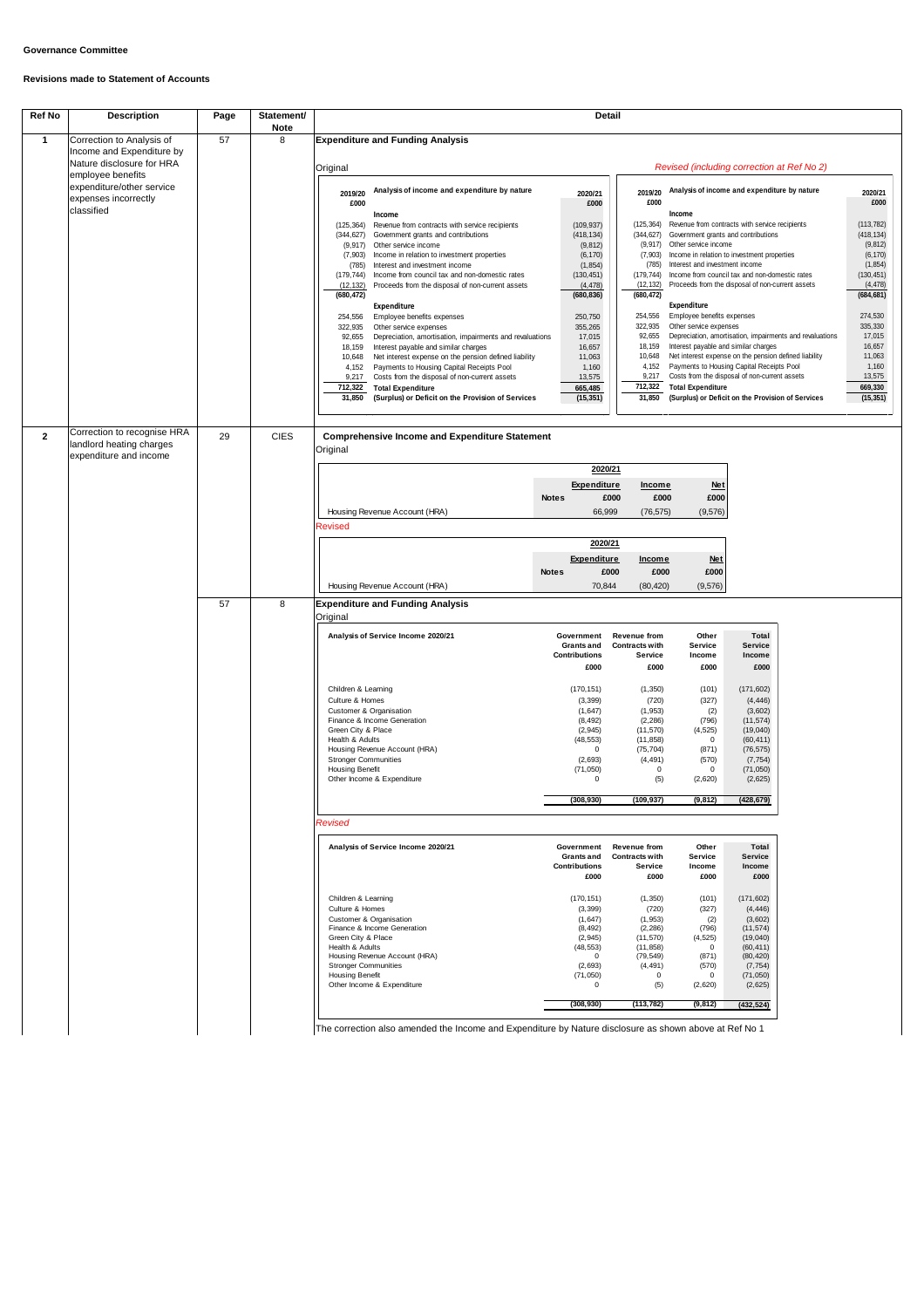| <b>Ref No</b> | <b>Description</b>                                                          | Page | Statement/<br><b>Note</b> | <b>Detail</b>                                                                                                                                                                                                                                                                                                                                                                                                                                                                                                                                                                                                                                                                                                                                                                                                                                                                                                                                                                                                                                                                                                        |                                                                                                                                                                                                                                          |                 |                                                       |                                                                                                                                                                                                                                             |                                                    |                                                                                                                                                                                                |                                                                                                                                                                                                                                                                                                                                                                                                                                                                                                                                                                                                                                                                                                                                                                                                                                                                                                                                                                                                                                                                                                                                                                                   |                                         |                                               |                                                                                                                                                                                                                                                                       |
|---------------|-----------------------------------------------------------------------------|------|---------------------------|----------------------------------------------------------------------------------------------------------------------------------------------------------------------------------------------------------------------------------------------------------------------------------------------------------------------------------------------------------------------------------------------------------------------------------------------------------------------------------------------------------------------------------------------------------------------------------------------------------------------------------------------------------------------------------------------------------------------------------------------------------------------------------------------------------------------------------------------------------------------------------------------------------------------------------------------------------------------------------------------------------------------------------------------------------------------------------------------------------------------|------------------------------------------------------------------------------------------------------------------------------------------------------------------------------------------------------------------------------------------|-----------------|-------------------------------------------------------|---------------------------------------------------------------------------------------------------------------------------------------------------------------------------------------------------------------------------------------------|----------------------------------------------------|------------------------------------------------------------------------------------------------------------------------------------------------------------------------------------------------|-----------------------------------------------------------------------------------------------------------------------------------------------------------------------------------------------------------------------------------------------------------------------------------------------------------------------------------------------------------------------------------------------------------------------------------------------------------------------------------------------------------------------------------------------------------------------------------------------------------------------------------------------------------------------------------------------------------------------------------------------------------------------------------------------------------------------------------------------------------------------------------------------------------------------------------------------------------------------------------------------------------------------------------------------------------------------------------------------------------------------------------------------------------------------------------|-----------------------------------------|-----------------------------------------------|-----------------------------------------------------------------------------------------------------------------------------------------------------------------------------------------------------------------------------------------------------------------------|
|               |                                                                             | 111  | <b>HRA</b>                | <b>Housing Revenue Account</b><br>Original                                                                                                                                                                                                                                                                                                                                                                                                                                                                                                                                                                                                                                                                                                                                                                                                                                                                                                                                                                                                                                                                           |                                                                                                                                                                                                                                          |                 |                                                       |                                                                                                                                                                                                                                             |                                                    | <b>Revised</b>                                                                                                                                                                                 |                                                                                                                                                                                                                                                                                                                                                                                                                                                                                                                                                                                                                                                                                                                                                                                                                                                                                                                                                                                                                                                                                                                                                                                   |                                         |                                               |                                                                                                                                                                                                                                                                       |
|               |                                                                             |      |                           | 2019/20<br>£000<br><b>Expenditure</b><br>13,853<br>Repairs and maintenance<br>Supervision and management<br>25,260<br>4,774 Rents, rates, taxes and other charges<br>37,980 Depreciation, impairment and revaluation (gains) of non-current assets<br>74 Debt management costs<br>1.312 Movement in the allowance for bad debts<br>83,253 Total Expenditure<br>Income<br>(69,497) Dwellings rent<br>(1.250) Non-dwelling rents<br>(7,392) Charges for services & facilities<br>Contributions towards expenditure<br>(883)<br>(79,022) Total Income<br>4,231 Comprehensive Income and Expenditure Statement<br>518 HRA services' share of Corporate and Democratic Core<br>4,749 Net Expenditure/ (Income) for HRA Services<br>(3,830) (Gain) or loss on the sale of HRA non-current assets<br>(28) Capital Receipts not matched by Disposal of Assets<br>(456) Investment Property Revaluation Movements<br>5,189 Interest payable and similar charges<br>(22) Interest and investment income<br>402 Net interest on the net defined benefit liability<br>(542) Capital grants and contributions receivable<br>5,462 | Net Expenditure or Income of HRA Services as included in the<br>HRA share of the operating income and expenditure included in the<br>Comprehensive Income and Expenditure Statement<br>(Surplus) or Deficit for the Year on HRA Services |                 |                                                       | 2020/21<br>£000<br>Note <sub>s</sub><br>17,464<br>27,336<br>646<br>(20, 468)<br>923<br>25,982<br>(70, 482)<br>(1, 212)<br>(4,010)<br>(871)<br>(76, 575)<br>(50, 593)<br>518<br>(50, 075)<br>(1,640)<br>4,779<br>1,991<br>(514)<br>(45, 574) | 81<br>(58)<br>(57)<br>$\mathbf{0}$                 | 2019/20<br>£000 Expenditure<br>13,853<br>25,260<br>37,980<br>1,312<br>83,253<br>Income<br>Dwellings rent<br>(69, 497)<br>(1,250) Non-dwelling rents<br>$(79,022)$ Total Income<br>(456)<br>402 | Repairs and maintenance<br>Supervision and management<br>4,774 Rents, rates, taxes and other charges<br>Depreciation, impairment and revaluation (gains) of non-current assets<br>74 Debt management costs<br>Movement in the allowance for bad debts<br><b>Total Expenditure</b><br>(7,392) Charges for services & facilities<br>(883) Contributions towards expenditure<br>Net Expenditure or Income of HRA Services as included in the<br>4,231 Comprehensive Income and Expenditure Statement<br>518 HRA services' share of Corporate and Democratic Core<br>4,749 Net Expenditure/ (Income) for HRA Services<br>HRA share of the operating income and expenditure included in the<br>Comprehensive Income and Expenditure Statement<br>(3,830) (Gain) or loss on the sale of HRA non-current assets<br>(28) Capital Receipts not matched by Disposal of Assets<br><b>Investment Property Revaluation Movements</b><br>5,189 Interest payable and similar charges<br>(22) Interest and investment income<br>Net interest on the net defined benefit liability<br>(542) Capital grants and contributions receivable<br>5,462 (Surplus) or Deficit for the Year on HRA Services |                                         |                                               | 2020/21<br>£000<br>Note s<br>17,464<br>27,336<br>4,491<br>(20, 468)<br>81<br>923<br>29,827<br>(70, 482)<br>(1, 212)<br>(7, 855)<br>(871)<br>(80, 420)<br>(50, 593)<br>518<br>(50, 075)<br>(1,640)<br>(58)<br>(57)<br>4,779<br>$\Omega$<br>1,991<br>(514)<br>(45, 574) |
| $\mathbf{3}$  | Analysis over years amended                                                 | 64   | 12                        | <b>Property, Plant and Equipment</b>                                                                                                                                                                                                                                                                                                                                                                                                                                                                                                                                                                                                                                                                                                                                                                                                                                                                                                                                                                                                                                                                                 |                                                                                                                                                                                                                                          |                 |                                                       |                                                                                                                                                                                                                                             |                                                    |                                                                                                                                                                                                |                                                                                                                                                                                                                                                                                                                                                                                                                                                                                                                                                                                                                                                                                                                                                                                                                                                                                                                                                                                                                                                                                                                                                                                   |                                         |                                               |                                                                                                                                                                                                                                                                       |
|               | to reflect Land element of<br>School assets not being<br>indexed in 2020/21 |      |                           |                                                                                                                                                                                                                                                                                                                                                                                                                                                                                                                                                                                                                                                                                                                                                                                                                                                                                                                                                                                                                                                                                                                      | <b>Council Dwellings</b>                                                                                                                                                                                                                 |                 | <b>Other Land</b><br>and Buildings                    | <b>Plant and</b>                                                                                                                                                                                                                            | Original<br>Vehicles,<br><b>Equipment</b>          | Infrastructure                                                                                                                                                                                 | Community<br><b>Assets</b>                                                                                                                                                                                                                                                                                                                                                                                                                                                                                                                                                                                                                                                                                                                                                                                                                                                                                                                                                                                                                                                                                                                                                        | <b>Surplus</b><br>Assets                | <b>PP&amp;E Under</b><br>Construction         | <b>Total</b>                                                                                                                                                                                                                                                          |
|               |                                                                             |      |                           | <b>Carried at Historic Cost</b><br>Valued at Fair Value in:<br>2020/21<br>2019/20                                                                                                                                                                                                                                                                                                                                                                                                                                                                                                                                                                                                                                                                                                                                                                                                                                                                                                                                                                                                                                    |                                                                                                                                                                                                                                          | £000<br>681,654 | £000<br>438,579<br>16,656                             |                                                                                                                                                                                                                                             | £000<br>37,669                                     | £000<br>243,647                                                                                                                                                                                | £000<br>3,566                                                                                                                                                                                                                                                                                                                                                                                                                                                                                                                                                                                                                                                                                                                                                                                                                                                                                                                                                                                                                                                                                                                                                                     | £000<br>324<br>869                      | £000<br>53,276                                | £000<br>338,158<br>1,120,557<br>17,525                                                                                                                                                                                                                                |
|               |                                                                             |      |                           | 2018/19<br>2017/18<br>2016/17<br>Deminimus<br>Net Book Value as at                                                                                                                                                                                                                                                                                                                                                                                                                                                                                                                                                                                                                                                                                                                                                                                                                                                                                                                                                                                                                                                   |                                                                                                                                                                                                                                          |                 | 36,537<br>12,220<br>2,091<br>597                      |                                                                                                                                                                                                                                             |                                                    |                                                                                                                                                                                                |                                                                                                                                                                                                                                                                                                                                                                                                                                                                                                                                                                                                                                                                                                                                                                                                                                                                                                                                                                                                                                                                                                                                                                                   | 231                                     |                                               | 36,768<br>12,220<br>2,091<br>597                                                                                                                                                                                                                                      |
|               |                                                                             |      |                           | 31 March 2021                                                                                                                                                                                                                                                                                                                                                                                                                                                                                                                                                                                                                                                                                                                                                                                                                                                                                                                                                                                                                                                                                                        |                                                                                                                                                                                                                                          | 681,654         | 506,680                                               |                                                                                                                                                                                                                                             | 37,669<br><b>Revised</b>                           | 243,647                                                                                                                                                                                        | 3,566                                                                                                                                                                                                                                                                                                                                                                                                                                                                                                                                                                                                                                                                                                                                                                                                                                                                                                                                                                                                                                                                                                                                                                             | 1,424                                   | 53,276                                        | 1,527,916                                                                                                                                                                                                                                                             |
|               |                                                                             |      |                           |                                                                                                                                                                                                                                                                                                                                                                                                                                                                                                                                                                                                                                                                                                                                                                                                                                                                                                                                                                                                                                                                                                                      | <b>Council Dwellings</b>                                                                                                                                                                                                                 | £000            | <b>Other Land</b><br>and Buildings<br>£000            |                                                                                                                                                                                                                                             | Vehicles,<br><b>Plant and</b><br>Equipment<br>£000 | Infrastructure<br>£000                                                                                                                                                                         | Community<br><b>Assets</b><br>£000                                                                                                                                                                                                                                                                                                                                                                                                                                                                                                                                                                                                                                                                                                                                                                                                                                                                                                                                                                                                                                                                                                                                                | <b>Surplus</b><br><b>Assets</b><br>£000 | <b>PP&amp;E Under</b><br>Construction<br>£000 | <b>Total</b><br>£000                                                                                                                                                                                                                                                  |
|               |                                                                             |      |                           | <b>Carried at Historic Cost</b><br>Valued at Fair Value in:                                                                                                                                                                                                                                                                                                                                                                                                                                                                                                                                                                                                                                                                                                                                                                                                                                                                                                                                                                                                                                                          |                                                                                                                                                                                                                                          |                 |                                                       |                                                                                                                                                                                                                                             | 37,669                                             | 243,647                                                                                                                                                                                        | 3,566                                                                                                                                                                                                                                                                                                                                                                                                                                                                                                                                                                                                                                                                                                                                                                                                                                                                                                                                                                                                                                                                                                                                                                             |                                         | 53,276                                        | 338,158                                                                                                                                                                                                                                                               |
|               |                                                                             |      |                           | 2020/21<br>2019/20<br>2018/19<br>2017/18<br>2016/17<br>Deminimus                                                                                                                                                                                                                                                                                                                                                                                                                                                                                                                                                                                                                                                                                                                                                                                                                                                                                                                                                                                                                                                     |                                                                                                                                                                                                                                          | 681,654         | 355,240<br>96,380<br>39,555<br>12,598<br>2,310<br>597 |                                                                                                                                                                                                                                             |                                                    |                                                                                                                                                                                                |                                                                                                                                                                                                                                                                                                                                                                                                                                                                                                                                                                                                                                                                                                                                                                                                                                                                                                                                                                                                                                                                                                                                                                                   | 71<br>1,122<br>231                      |                                               | 1,036,965<br>97,502<br>39,786<br>12,598<br>2,310<br>597                                                                                                                                                                                                               |
|               |                                                                             |      |                           | Net Book Value as at<br>31 March 2021                                                                                                                                                                                                                                                                                                                                                                                                                                                                                                                                                                                                                                                                                                                                                                                                                                                                                                                                                                                                                                                                                |                                                                                                                                                                                                                                          | 681,654         | 506,680                                               |                                                                                                                                                                                                                                             | 37,669                                             | 243,647                                                                                                                                                                                        | 3,566                                                                                                                                                                                                                                                                                                                                                                                                                                                                                                                                                                                                                                                                                                                                                                                                                                                                                                                                                                                                                                                                                                                                                                             | 1,424                                   | 53,276                                        | 1,527,916                                                                                                                                                                                                                                                             |
| 4             | Amendment to explanation for<br>loss on disposals                           | 63   | 12c)                      | <b>Property, Plant and Equipment - Disposals</b><br>Original<br>For 2020/21 there was an overall loss of £9.1M loss (2019/20 - 2.9M gain) on disposal of non-current assets shown within the<br>Comprehensive Income and Expenditure Statement, mainly as a result of three schools transferring to academy status, offset by a £1.6M<br>gain (2019/20 - £3.9M gain) relating to the Housing Revenue Account.<br><b>Revised</b><br>For 2020/21 there was an overall loss of £9.1M loss (2019/20 - 2.9M gain) on disposal of non-current assets shown within the<br>Comprehensive Income and Expenditure Statement, mainly as a result of the transfer of land for three schools that had taken Foundation<br>Trust status in a prior year, offset by a £1.6M gain (2019/20 - £3.9M gain) relating to the Housing Revenue Account.                                                                                                                                                                                                                                                                                    |                                                                                                                                                                                                                                          |                 |                                                       |                                                                                                                                                                                                                                             |                                                    |                                                                                                                                                                                                |                                                                                                                                                                                                                                                                                                                                                                                                                                                                                                                                                                                                                                                                                                                                                                                                                                                                                                                                                                                                                                                                                                                                                                                   |                                         |                                               |                                                                                                                                                                                                                                                                       |